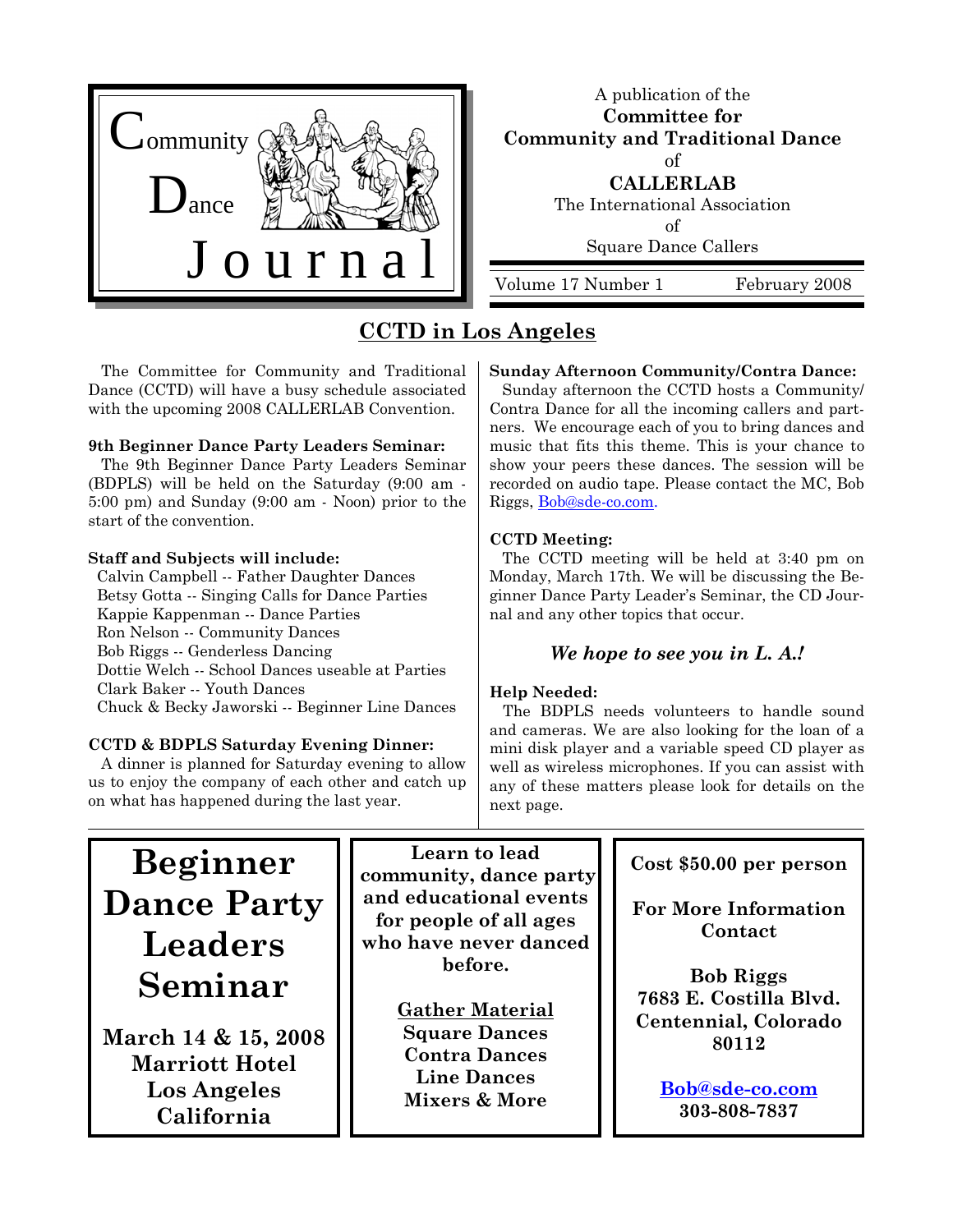### **More L. A. Plans**

## **NDA Workshop**

Calvin Campbell

In recent years, the BDPLS has started to attract teachers and leaders from the traditional dance community and public school system. Last spring, in Colorado Springs, we had about 20 local traditional dance leaders and public school teachers attend.

 This year the National Dance Association (NDA) will sponsor a oneday workshop on the Friday just preceding the BDPLS. The purpose of this workshop will be to introduce teachers to the rudiments of calling, cueing and prompting. These same teachers will be invited to attend the BDPLS held on the following two days. They will also be invited, by CALLERLAB, to attend the Sunday afternoon dance.

## **Help Needed at BDPLS**

 The Beginner Dance Party Leaders Seminar needs volunteers to handle sound and cameras. No experience is necessary. We would like to have all sound for the seminar run by one person. This will hopefully eliminate the awkward pauses while speakers try and figure out how to work with strange equipment. Cal will be coordinating the video taping of each session. If you are coming to the seminar and would be willing to help, contact Bob Riggs. (Bob@sde-co.com, 303- 808-7837)

 If any of you are bringing sound equipment and would be willing to let it be used for the BDPLS we would appreciate the use of it. We need a mini-disk player, and a variable speed CD player. We also need wireless microphones. Once again, contact Bob if you can help.

**Theme** 

## **Poussettes and Wheelbarrows**

#### **Poussette:**

 Poussette is a term used by both English and Scottish Country Dancers. It comes from the French word *pousse* meaning "a push".

 Begin in proper contra lines with all the gents in the right line facing their partners in the left line. Designate groups of four beginning at the top of the line (near the prompter). The couple in each group of 4 nearest the top is couple #1, the other couple is #2.

 To begin a Poussette each partner pair joins hands, chest high and with elbows bent. Each dancer should maintain some muscular resistance in the arms. Working within the group of four the #1 gent pushes forward while the #2 gent pulls backward. Once the couples have passed each other the #1 gent and #2 lady slide past each other back-to-back. Then the #1 gent pulls backward while the #2 gent pushes forward. When the two couples have exchanged places a **Half Poussette** has been completed. Continue the motion with #1 gent pulling and #2 gent pushing until gent #2 and lady #1 can slide past each other. Then #1 gent push and #2 gent pull their partners back into the original position. This completes a **Full Poussette**.

 To smooth out the action think of the motion as moving along the edges of a diamond. Gent #1 pushes forward and slightly to his right, then pulls back and slightly to his right to the half way point. Then he pulls back and slightly to his left and finishes by pushing forward and slightly to his left.

This same action is sometimes called a **Wheelbarrow Dosado**.

 A series of Half Poussettes can be used to move a couple from the top to the bottom of a short contra line. This is also known as a Wheelbarrow Reel.

#### **Wheelbarrow Reel:**

Begin in proper contra lines of four couples with all the gents in the right line facing their partners in the left. All join both hands with partner, chest high, elbows bent, each offering some support to the other by maintaining some muscular resistance in the arms.

 Then the top man "pushes" his partner as he moves forward 4 steps, as all other men "pull" their partners as they move backward 4 steps. When clear of the others the top couple moves sideways down the set one position. After 4 steps out all couples reverse their direction; top man "pulling" and other men "pushing" back into lines in 4 steps. Continue pulling or pushing another 4 steps until the top couple can move around the third couple. The zigzag pattern continues through three counts of 8 until the top couple finishes at the foot of the set. All dance either forward or backward during the entire three actions, no one stops in these 24 counts. From the prompter's point of view the top couple will move to the left around the second couple, to the right around the third couple, and to the left around the fourth couple.

 The following dances all use these ideas in various ways. Perhaps you will be inspired to find other interesting uses.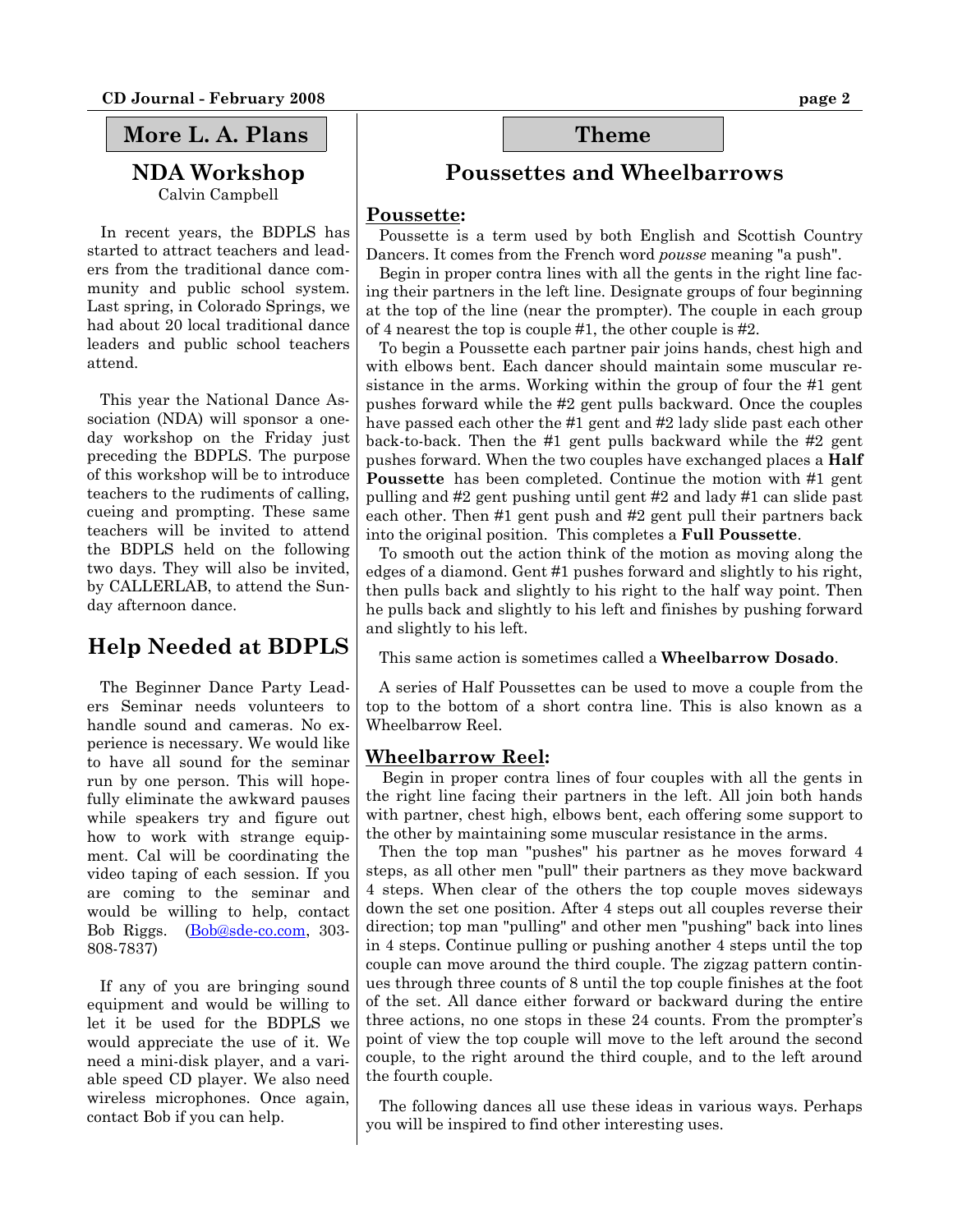## **Proper Contra for 4 Couples Squares**

## **Wheelbarrow Reel**

By Don Armstrong

**Usage:** This is a nice variation on the Virginia Reel concept. **Formation:** Four couples in contra lines, all the men in a line on the caller's right, all the ladies in a line on the caller's left. **Music:** "Red Wing", Lloyd Shaw E-42, Side B, Track 1, instrumental (Track 2, prompted by Don Armstrong)

#### **Prompts:**

- *Intro- - -, All Forward and Back*
- **1-8- - -, Turn Partner Right-Hand round**
- **9-16- - -, Turn Partner Left-Hand round**
- **17-24- - -, Turn Partner Two-Hands round**
- **25-32- - -, Top Couple Wheelbarrow push**
- **33-40- - Reverse, - continue**
- **41-48- - Reverse, - continue**
- **49-56- - Reverse, - Dosado**
- **57-64 - -, Long Lines Forward and Back**

#### **Description:**

- 1- 8 All dance forward towards partner four steps and back up into starting lines four steps.
- 9-16 With pigeon-wing handhold, all turn partner once around by the right hand and return to starting lines.
- 17-24 Left pigeon-wing handhold, turn partner once around.
- 25-32 All join both hands with partner, chest high, elbows bent, right side to right side and walk around each other clockwise, and return to starting lines.
- 33-40 All rejoin both hands with partner, chest high, elbows bent, each offering some support to the other by maintaining some muscular resistance in the arms. Then the top man "pushes" his partner as he moves forward 4 steps, while all other men "pull" their partners as they move backward 4 steps. The top couple moves sideways around the second couple and then all couples reverse their direction. The top man "pulls" his partner as he moves backward 4 steps, as all the other men "push" their partner as they move forward 4 steps. Couple #1 is now between couple #2 and couple #3. (Also see Wheelbarrow Reel description on the previous page.)
- 41-48 The top man continues to "pull" his partner as he moves backward 4 steps, as all the other men continue to "push" their partner as they move forward 4 steps. The top couple moves sideways around the third couple and then all couples reverse their direction. The top man "pushes" his partner into the space between couple #3 and couple #4 while the other men "pull" their partners back into line.
- 49-56 Repeat the action of 33-40 with Couple #1 moving around couple #4 to end at the foot of the set.
- 57-64 All Dosado partner to end in proper contra lines ready to begin again with a new top couple.

## **Wheelbarrow Dosado**

A Wheelbarrow Dosado equals a Full Poussette as described on page two. All Dancers return to their starting position.

**Head Gents Push opposite lady to begin a Wheelbarrow Dosado (Gents Push, Ladies Push, Gents Push) . . .** 

**Side Ladies Push opposite gent for Left Wheelbarrow Dosado . .** 

**Heads Pass Thru and Separate Around Two to a Line . . .** 

**Forward and Back . . .** 

**Join both hands with opposite, Ladies push for a Wheelbarrow Dosado . . .** 

**In the center 4, Ladies push for a Left Wheelbarrow Dosado . . .** 

**All 8 Circle Left . . .** 

**Allemande Left, Promenade . . .** 

## **Half Poussette**

 After a Half Poussette the two interacting pairs have exchange places as described on page two.

**Head Gents push opposite lady for a Half Poussette . . . Side Gents push opposite lady** 

 **for a Half Poussette . . . Head Ladies push opposite Gent for a Half Poussette . . .** 

**Side Ladies push opposite Gent for a Half Poussette . . .** 

**Heads Pass Thru and Separate Around One to a Line . . .** 

- **Forward and Back . . .**
- **Join both hands with opposite and in each 4, End Gents and Center Ladies Push for a Half Poussette . . .**
- **In the center 4, the Ladies Push for a Left Half Poussette . . .**

**All Forward & Back, Pass Thru, Allemande Left, Promenade . . .**